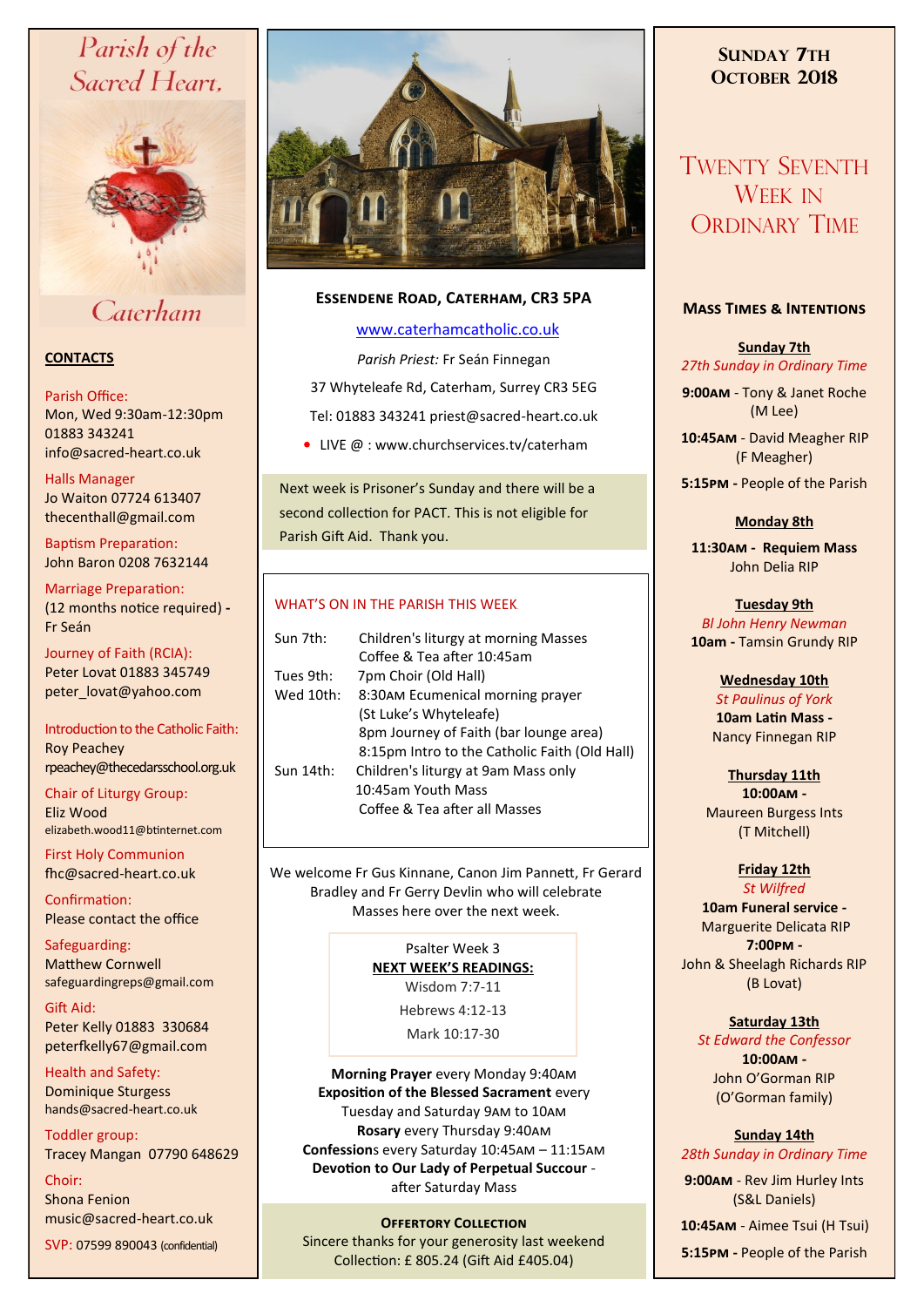#### **M A D A B A : E A R L Y N O T I C E**

Our 4th parish fundraising lunch to support the Iraqi refugees and parishioners in Madaba, Jordan will take place in the Centenary Hall on Sunday 18th November. All are welcome. More details soon. Please put the date in your diary. Tickets will be on sale from Sunday 21st Oct.

#### **M A C M I L L A N C A N C E R S U P P O R T - C O F F E E M O R N I N G**

A huge thank you to everyone who made cakes, helped on the day and most importantly for your amazing generosity resulting in £600 being sent to the Macmillan Cancer Support.

Joy on behalf of the Parish Women's Group.

#### **S V P F I L M C L U B**

MONDAY 29th OCTOBER AT 2.00 PM IN THE OLD HALL October Film - BROOKLYN Eilis moves from a small town in Ireland to Brooklyn, where she has the opportunity for work and a future. When a family tragedy forces her to return to Ireland, she finds herself drawn back into the life she left behind. As a secret threatens to reveal itself, Eilis has to confront a terrible dilemma - a heart-breaking choice between two men and two countries. All are welcome to join us for this film, with an interval for tea and cake

#### **E X P E R I E N C E D L I V E - I N P A C A R E R / N U R S E R E Q U I R E D**

To support the mother of a parishioner living with Parkinsons. For details view vacancy 1197 at www.pafinder.org.uk or call Silc on 01483306017 (ref.MEZ/vacancy 1197).

#### **INTRODUCTION TO THE CATHOLIC FAITH**

Anyone who is interested in finding out about the Catholic Faith is very welcome to join us on Wednesday evenings when we will be going over the

essentials of the Faith. We meet in the Old Hall from 8.15pm for an 8.30 start and finish at 9.30pm. Drop me an email at

rpeachey@thecedarsschool. org.uk if you have any questions or just come along. I look forward to seeing you - Roy Peachey

#### **P A R I S H C H R I S T M A S M A R K E T – S A T U R D A Y 2 4 T H N O V E M B E R**

This Sunday, 7th October, we are asking for Jewellery and Art & Craft items – Last year we had a very successful Jewellery stall and we are hoping to have a really well-stocked stall again this year. So, please look out for any unwanted jewellery, Chains, Brooches, watches, cufflinks, tie pins etc. We would also appreciate any Art & Craft items you may have. If you can spare a couple of hours to help on the day, please leave your name and telephone number with the Parish Office. Many thanks to all those who have already offered their support with this Parish event but we can do with more help.

There is a box in the church porch for your donations.

**R** The Evangelists: who were they and who did they write for? What about Paul and his Letters?

#### **J O U R N E Y O F F A I T H**

Join us as we explore this, – and the readings for next Sunday. All welcome! 8.00p.m. Wednesday 10th October,

in the Bar Lounge

Note: The 'Journey of Faith' is for the whole parish – everybody!

### **T O D D L E R G R O U P**

We are very pleased to announce that Tracey Mangan, has kindly offered to lead our Parish Toddler group. Tracey has many years of experience with working and caring for children and is creating a new exciting programme of activities for our group. Tracey will arrange rhyme-time, story telling, soft-toy play and craft activities. The relaunch will be Tuesday 9th October in the St Thomas' Hall. Please bring your pre-school age children along.

#### **M I N I S T E R S ' D A Y - S A T U R D A Y 3 R D N O V E M B E R**

Do you usher at Mass? – or perhaps pass the collection basket round? Do you sweep the floor or sort the candles for Mass? Do you also minis-

ter – as well as read, are you a welcomer, flower arranger? Don't forget the "Day for all Ministers" on Saturday 3rd November! This is your day!

We meet for Mass at 10.00am and finish about 12.30.This is a rare chance to get together with fellow ministers to pray, learn and socialise!

#### **H E A L T H & S A F E T Y**

As we are now coming into Autumn we remind Parishioners to take care walking around our grounds as leaves may be slippery under foot if wet. We also ask you to take care coming into the Church Porch or Halls if it has been raining as the floors may be slippery.

We have a Parish Taxi Drivers Rota Scheme that brings people with mobility problems to Sunday Mass. We are looking for more volunteers to bring people to the

#### **T A X I R O T A**

9.00 am Sunday Mass, including a Parishioner who is looking for a lift from Bletchingley. Would anyone 2144 or be able to commit them-

selves to this service, on say a monthly basis, please contact John Baron on 0208 763 johndavidbaron@gmail.com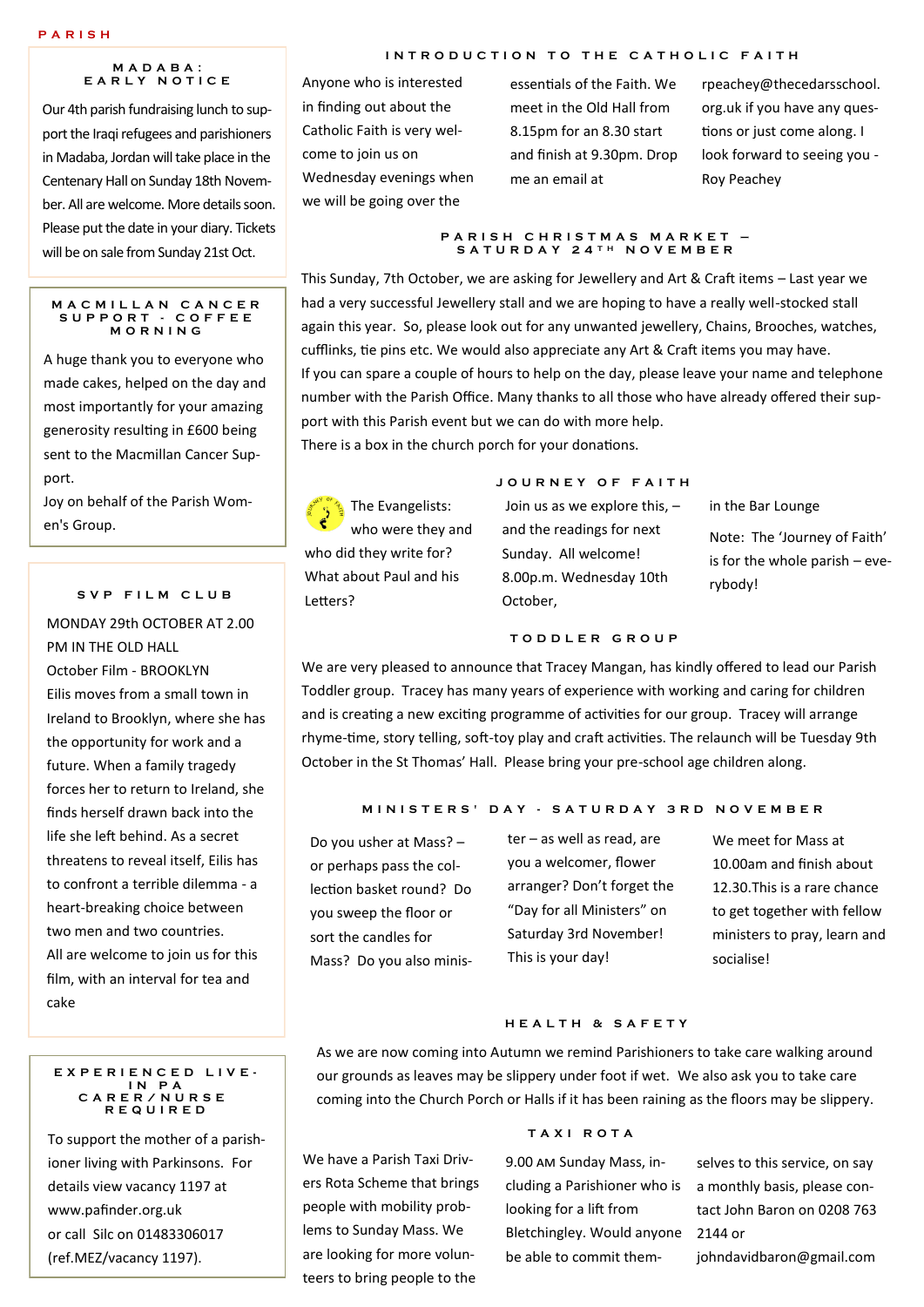#### **C A T H O L I C I S M : C H I L W O R T H A B B E Y S T U D Y D A Y**

# **O F I N T E R E S T . . .**

You are warmly invited to a presentation of the second episode of

'CATHOLICISM - A JOURNEY TO THE HEART OF THE FAITH', by the acclaimed author and speaker Bishop Barron, on the teaching of Jesus, on Saturday 20th Octo-

ber, 2018. This is a Chilwoth Abbey Study Day given by Fr John Seddon, who will contextualise the episode and then teach and lead discussion about its subject matter. The day begins with Mass at 9am, followed by coffee. The first part of the film, on 'THE BEATITUDES'

will then be shown, followed by teaching and discussion. Middy prayer and lunch will follow. Then part 2 ON 'NON-VIOLENCE' will be shown and discussed in the afternoon. The day concludes at 4pm. Come to part, or all of the

day, as it suits your. Bring a packed lunch and a friend. Tea and coffee is provided.

St Augustine's Abbey, Sample Oak Lane, Chilworth, Near Guildford GU4 8QR Online information:

WWW.CHILWORTHBENEDIC TINES.COM [1]

**A D O R E ( A L T O N D A Y O F R E N E W A L ) – S A T U R D A Y 2 7 T H O C T O B E R 1 1 . 0 0 - 4 . 0 0**

You are warmly welcome to a mini-retreat day (or morning/afternoon) of spiritual refreshment and renewal, focussing on Renewal and Mission. At Alton School, Anstey Lane, Alton GU34 2NG. 11.00am Rosary; 11.30am Mass; 12.15 Adoration of the Blessed Sacrament; 1.00pm Shared lunch (please bring finger food to share); 2.00pm Praise & Worship; 2.30 Talk "The Spirit has sent me - Mission and discernment." – Fr John Seddon OSB; 3.30 Prayer for healing. We end about 4pm.

There is no need to register in advance, and no charge (though a collection will be taken to cover costs). For more information and directions, see website: http://www.altonrenewal.com Following month's meeting: 24th November: Liberty for Captives – Speaker David Matthews. May we remind you that recordings of many previous talks are available to listen to on our website. Many people have only recently discovered this valuable resource and have told us how useful they find it.

#### **BISHOP RICHARD MEETS WITH CONFIRMATION CATECHISTS**

If you have - or recently have been - a catechist, volunteer, or other adult involved in Confirmation preparation in your parish, then Bishop Richard would like to meet with you and to hear from you this October.

During these evenings, Bishop Richard will give some input and teaching, and will also want to hear from you about your needs and ideas. There will be three meetings around the diocese (just attend one

of them!). If you want to attend, please Email Jack.Regan@dabnet.org so we can keep track of the numbers: HORSHAM (St John's Church) - Monday October 8th, 7pm to

**9pm** EASTBOURNE (Our Lady of Ransom Church Hall) - Wednesday October 10th, 7pm to 9pm

You may remember a f months ago there was appeal for sponsorship Les to cycle from East ( stead to Walsingham a back on his sponsored ride for the Good Coun Network we are please **G O O D C O U N S E L N E T W O R**

| ëw    | report, that Les accom-       | [1], Les was hoping to raise  | above, or by sending a     |
|-------|-------------------------------|-------------------------------|----------------------------|
| an    | plished his 400 mile round    | £5000.00 for the life-saving  | cheque payable to          |
| for   | trip. He was also able to say | work of the Good Counsel      | The Guild of Our Lady of   |
| Grin- | 150 Rosaries on this epic     | Network.                      | Good Counsel, P.O. Box     |
| nd    | journey. As you will see      | Please consider making a      | 46679, London, NW9 8ZT.    |
| bike  | from his fundraising page,    | donation to help Les reach    | He is only £77.00 short of |
| ısel  | www.justgiving.com/           | this target, which            | his target.                |
| d to  | fundraising/rosarybikeride    | you can do online at the link |                            |
|       |                               |                               |                            |

#### **T H E B I G E N C O U N T E R 2 0 1 8 - F E S T I V A L F O R 1 6 - 3 5 S , N O V 1 0 T H**

Our annual festival for 16-35 year olds is happening at Worth Abbey (Performing Arts Centre) on Saturday November 10th at 6.30pm. It's open to anybody in that age group, and we've got an amazing line-up. The Youth 2000 Worship Band will be leading the music, and Bryony Wellswill be our keynote speaker. Bishop Richard will also be with us. This is the second annual BIG EN-COUNTER, and we're expecting a few hundred people, so spread the word. Entry is free, and you don't need to book. For more info: Jack.Regan@dabnet.org

# SHARING YOUR SECOND C.O.A.T. WITH THE WORLD!

Thursday 11th October at 7.30pm The Old Hall, Sacred Heart Church, Essendene Road, Caterham

Come along to an evening social open to all for friends and members of Caterham Churches Together & Caterham Overseas Aid Trust.

The evening will include a presentation on the history and work of Caterham Overseas Aid Trust with refreshments.

Learn about the work of this wonderful local charity and meet with others who share their vision to reach out to those in need.